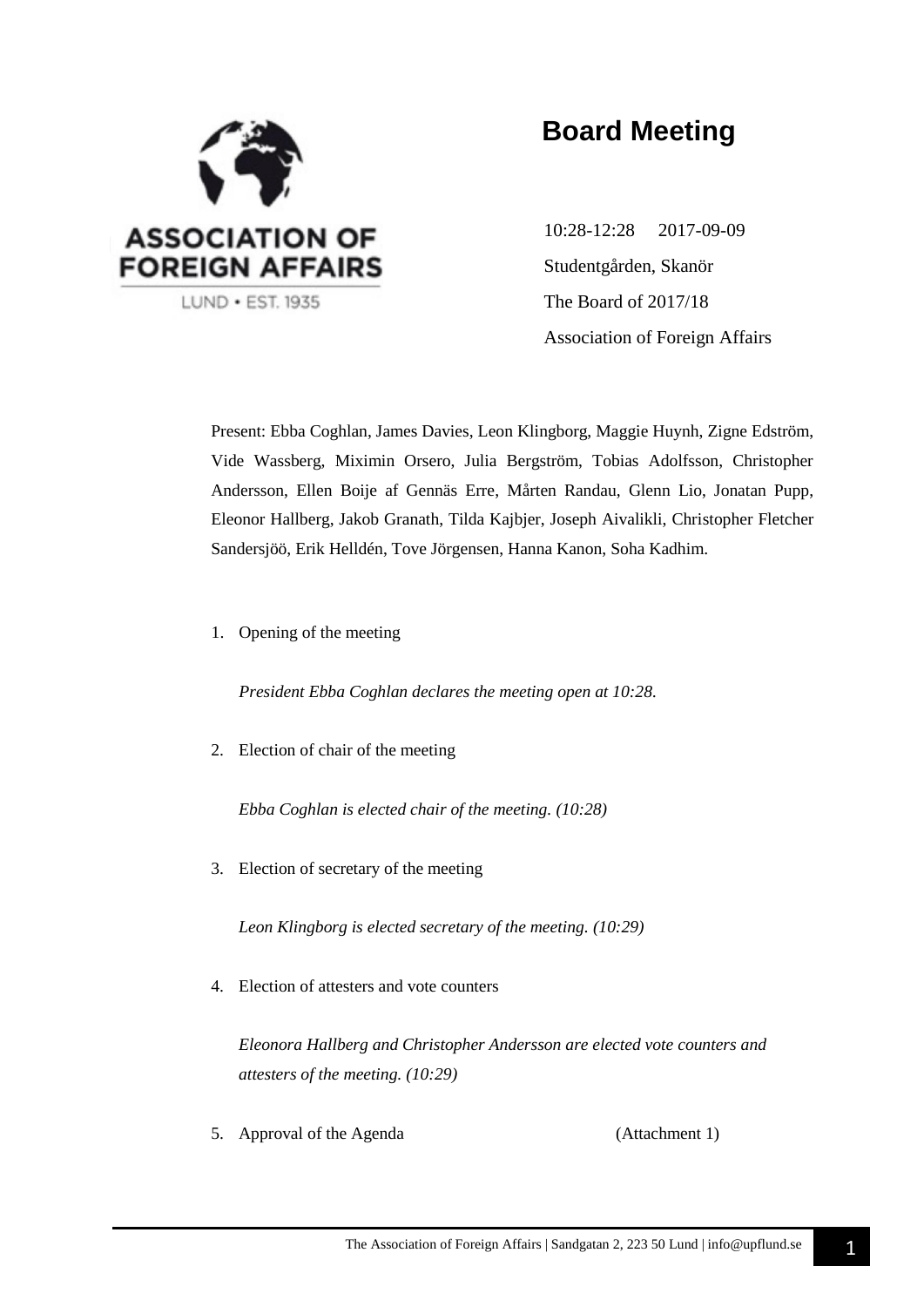*Proposal to approve the agenda. Passed by acclamation. (10:30)*

6. Presidium reporting

### President

*- The Annual Meeting will be held on the 28th of September. The meeting will soon be announced to all our members, at the latest on the14th of September. There will be a per capsulum decision to approve the budget before the 14th .*

*Treasurer Tobias Adolfsson suggests that the board take the decision on the budget tomorrow.*

- *- The responsibilities of the office guards are specified,*
- *- Eleonora Hallberg and/or Soha Kadhim might take on the role as office responsible.*
- *- Suggestion to have two people responsible of the UPF blogg. Hanna Kanon, Julia Bergström and Joseph Aivalikli are interested.*
- *- The crisis group is to be elected and consist of three board members. ToveJörgensen, Julia Bergström, Christopher Andersson, Soha Kadhim, Ellen Boije af Gennäs Erre, Mårten Randau, Jonatan Pupp, Zigne Edström, Glenn Lio and Jakob Granath are interested.*
- *- There is a plan to have presidium hang outs every other week.*

### **Secretary**

- *Secretary Leon Klingborg informs the board about when board members need to renew their membership.*
- *Those who want information about their committees in the newsletter on Mondays need to send it to Leon, preferably a couple of days earlier.*
- There is a new way of signing up members through google forms, it is *easy to use, the link is in the facebook group.*

2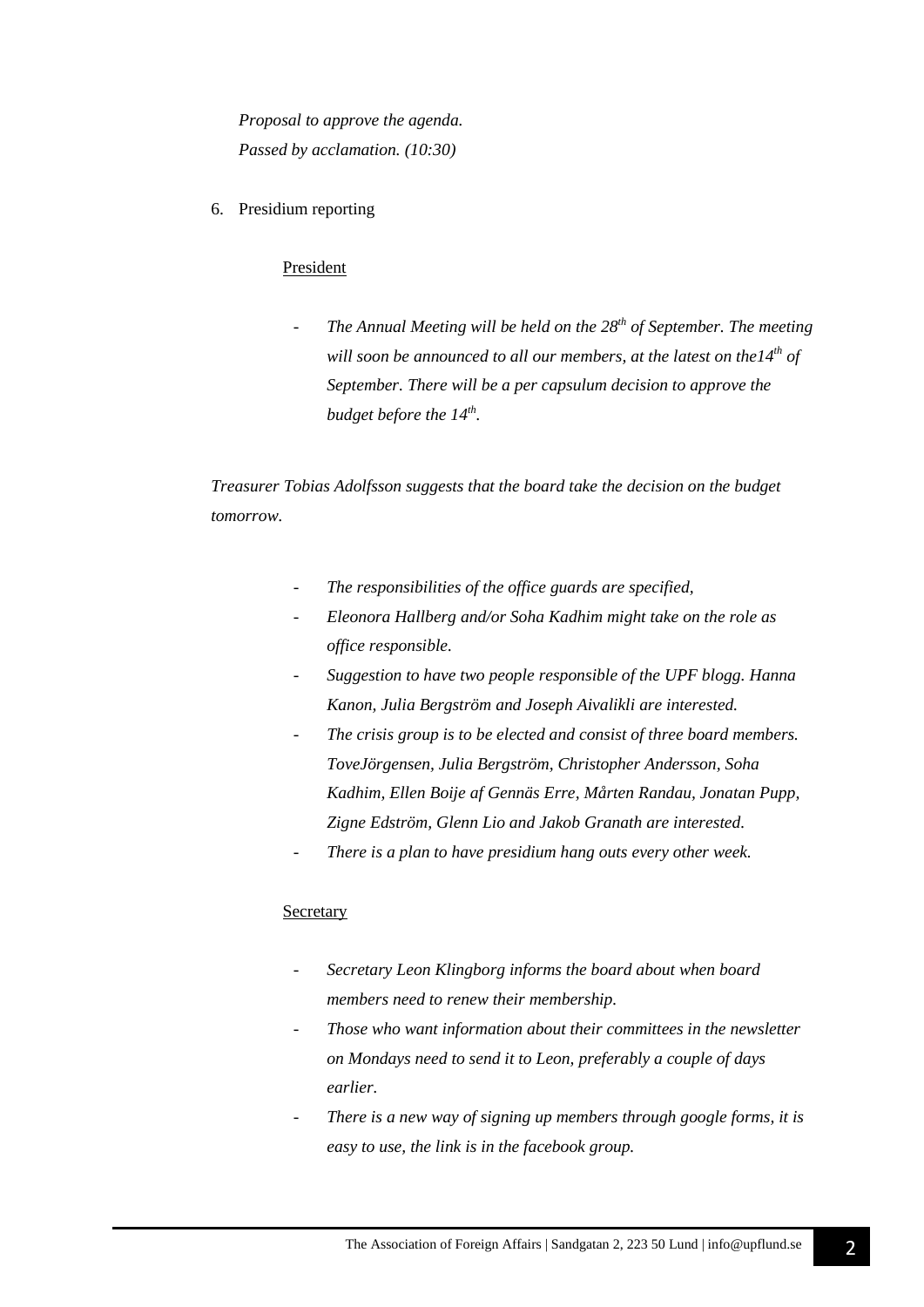### **Treasurer**

- *The budget is nearly finished,*
- *When buying things for UPF you must get a receipt.*
- *There will be a document stating which expenses UPF pays for which can be sent to lecturers etc.*
- There will be a note explaining how the cashboxes work.

### Head of IT

- *- Important not to give the new sign up link to other people than board members.*
- *- The Webzine website will be changed.*

#### 7. UFS reporting

- *- There is an opportunity to participate in round table discussion about reforms in eastern Europe with Forum Syd, you get the trip and living costs payed, participants have to take notes.*
- *- The winner of the policy competition with the British embassy will get a mentorship with the Ambassador and flight tickets to the United Kingdom.*
- *- UFS has announced that the positions of Project Coordinator, Press Secretary and Organisational Developer are to be elected. All UFS members can apply.*
- *UFS annual meeting is coming up on the 21st of October and will be held in Uppsala.*
- The workshop afternoon with UF Malmö is being prepared.
- *In accordance with the UFS action plan, UFS Representative Julia Bergström will have brief meetings with the committees to inform about UFS.*

*(Break at 11:22) President Ebba Coghland declares the meeting open at 11:28*

8. Grants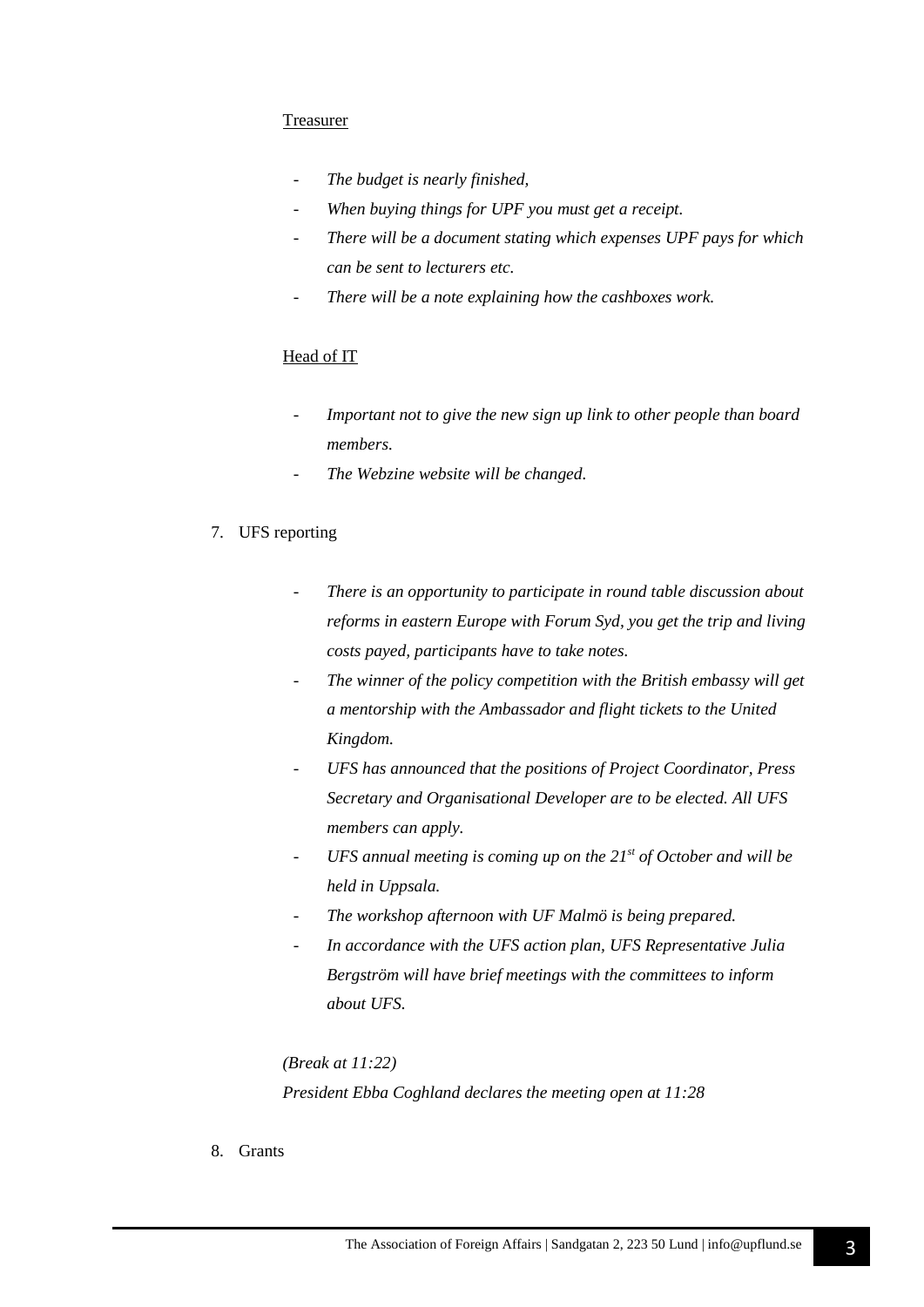*Most of UPF´s money is coming from grants.* 

- *The largest one, the Folke Bernadotte grant, is handed out for the period of January to December. There are specific demands for receiving this grant.*
- *MUCF and Forum Syd grants are received through UFS.*
- *A Grant from Folkuniversitetet is received based on study circles and the number of people in them.*
- *UPF also receive grants from our collaboration partners: Raoul Wallenberg Institute, Centre for East and South-East Asian Studies and Centre for Middle Eastern Studies.*
- 9. Project Integration

*The board needs to decide how to live up to the motion from the Annual Election Meeting about extending Project Integration.*

*Since the old project leaders are not available this year we might need to find new project leaders.* 

*There are grants which Project Integration could apply for.* 

*Julia Bergström suggest end of debate and to allocate to specific board members the task of investigating the issue.*

*Soha Kadhim and Julia Bergström volunteer.*

*Proposal to delegate to Julia Bergström and Soha Kadhim to investigate the possibilities of Project Integration. Passed by acclamation. (11:56)*

*Decition to extend the duration of the meeting. (11:58)*

10. Get Active

*The Get Active Meeting will be held on the 13th of September at 18:00.*

4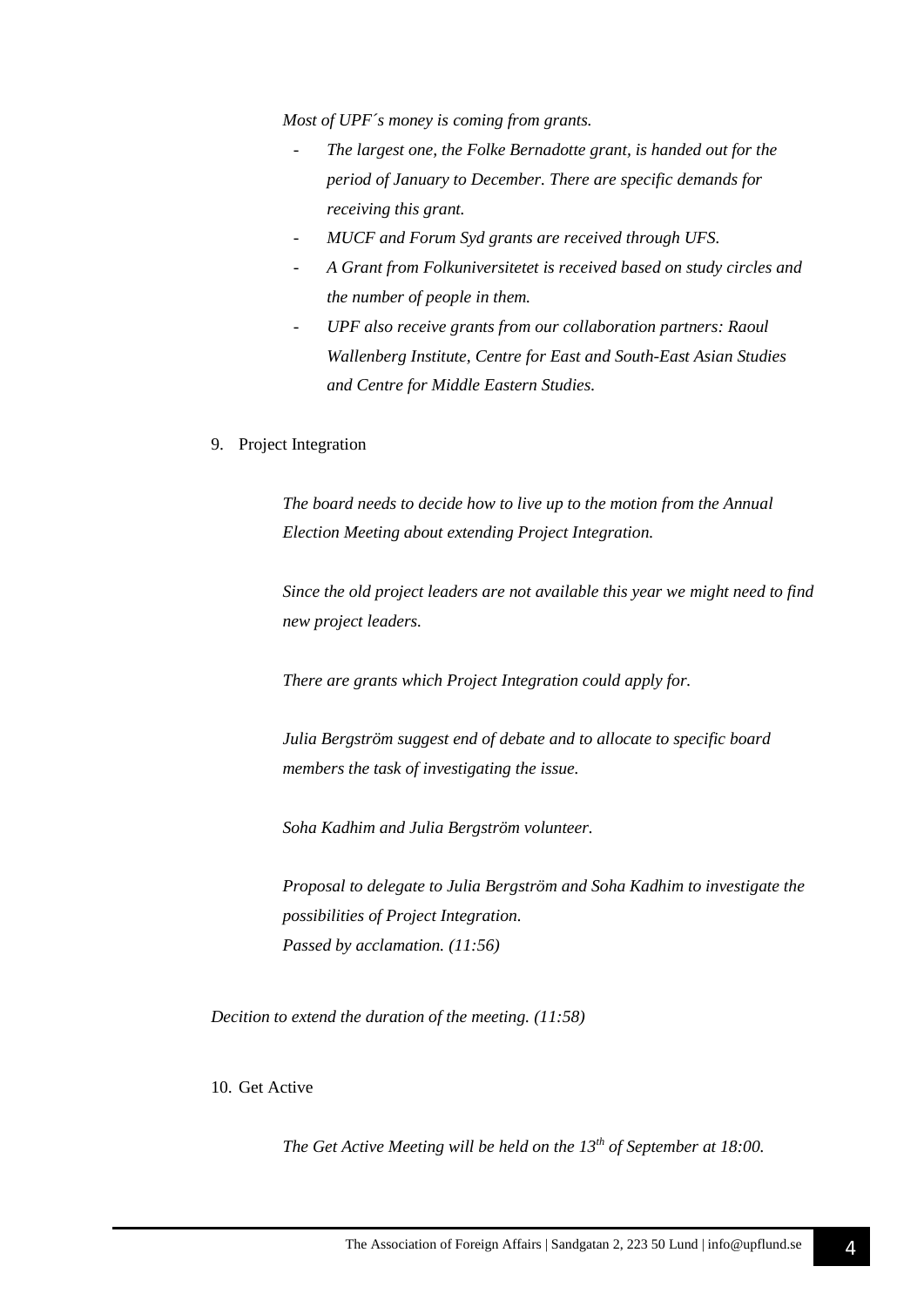*Board members are encouraged to invite old committee members to come and help out.*

*Board members take on different task for the evening.*

*Proposal to delegate the task of:* 

- *- Creating signs, membership cards and a Power Point presentation to Heads of PR Tilda Kajbjer and Erik Helldén,*
- *- Handeling the membership system to Head of IT Christopher Andersson,*
- *- Preparing tea and coffee to Head of Activity Soha Kadhim,*
- *- Being responcible for the general setup to Heads of Lecture Ellen Boije af Gennäs Erre, Jonatan Pupp and Eleonora Hallberg. Passed by acclamation. (12:08)*

### 11. Motions

a) Motion on UFS/SAIA (Attachment 2)

*Proposal to refer to our umbrella organisation in abbreviation solely as UFS. Passed by acclamation. (12:15)*

*Proposal to update the policy documents as well as internal and external communications to match the decision in the UFS board. Passed by acclamation. (12:15)*

- 12. Other points
	- a) By-laws and policies

*Board members are encouraged to send in motions about changes to the policy documents if they find that the documents need to be updated.* 

b) PR Committee

*The PR Committee have created guidelines for other board members to follow when ordering material. A document describing the material is to be sent in, at*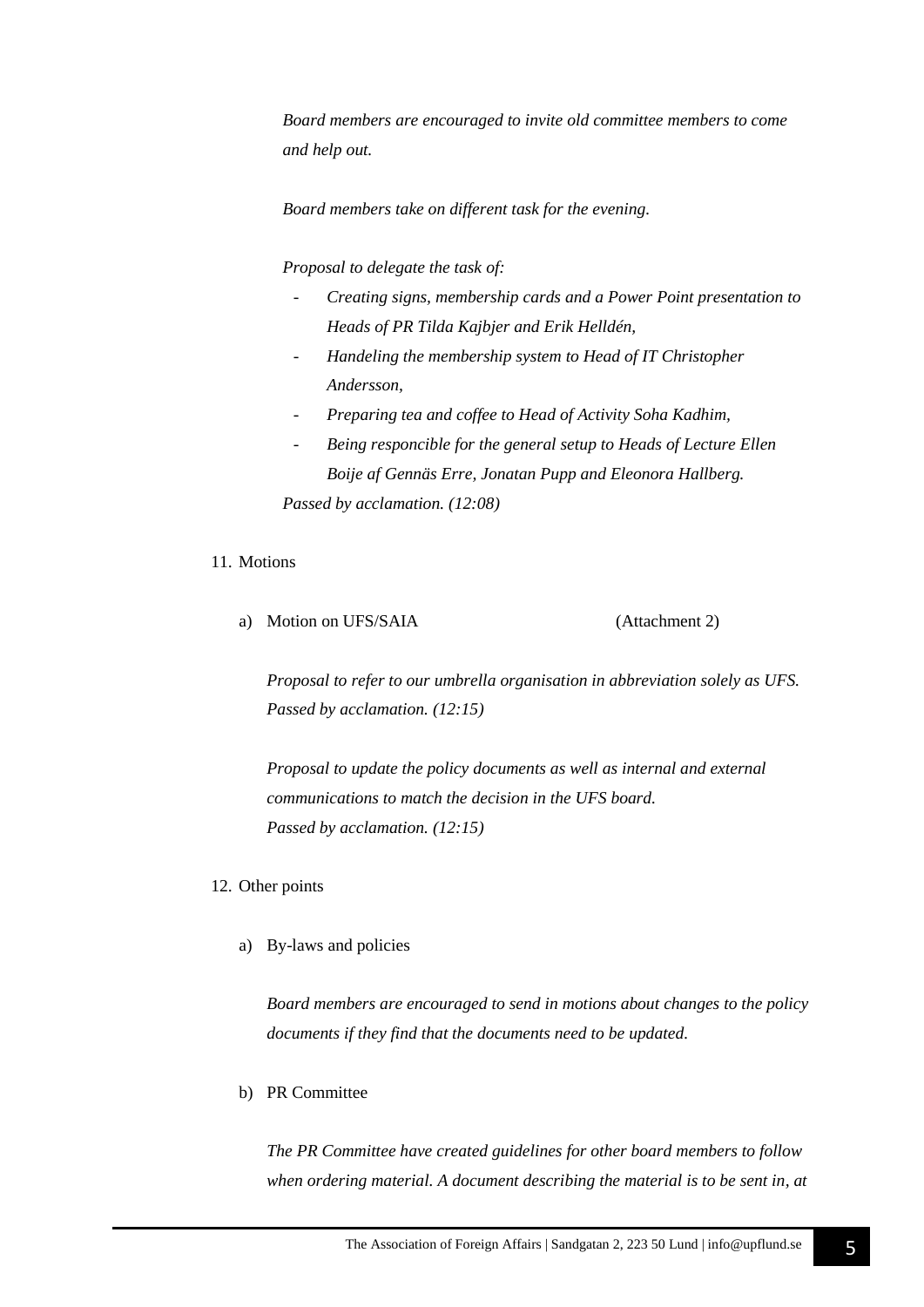*the latest, three weeks ahead of an event. If the guidelines are not followed the PR committee cannot guarantee that material will be available at the preferred time.*

13. Confirmation of next board meeting

*The next board meeting will be held on the 28th of September, together with the Annual Meeting.*

14. Meeting adjourned

*Ebba Coghlan declares the meeting adjourned at 12:28.*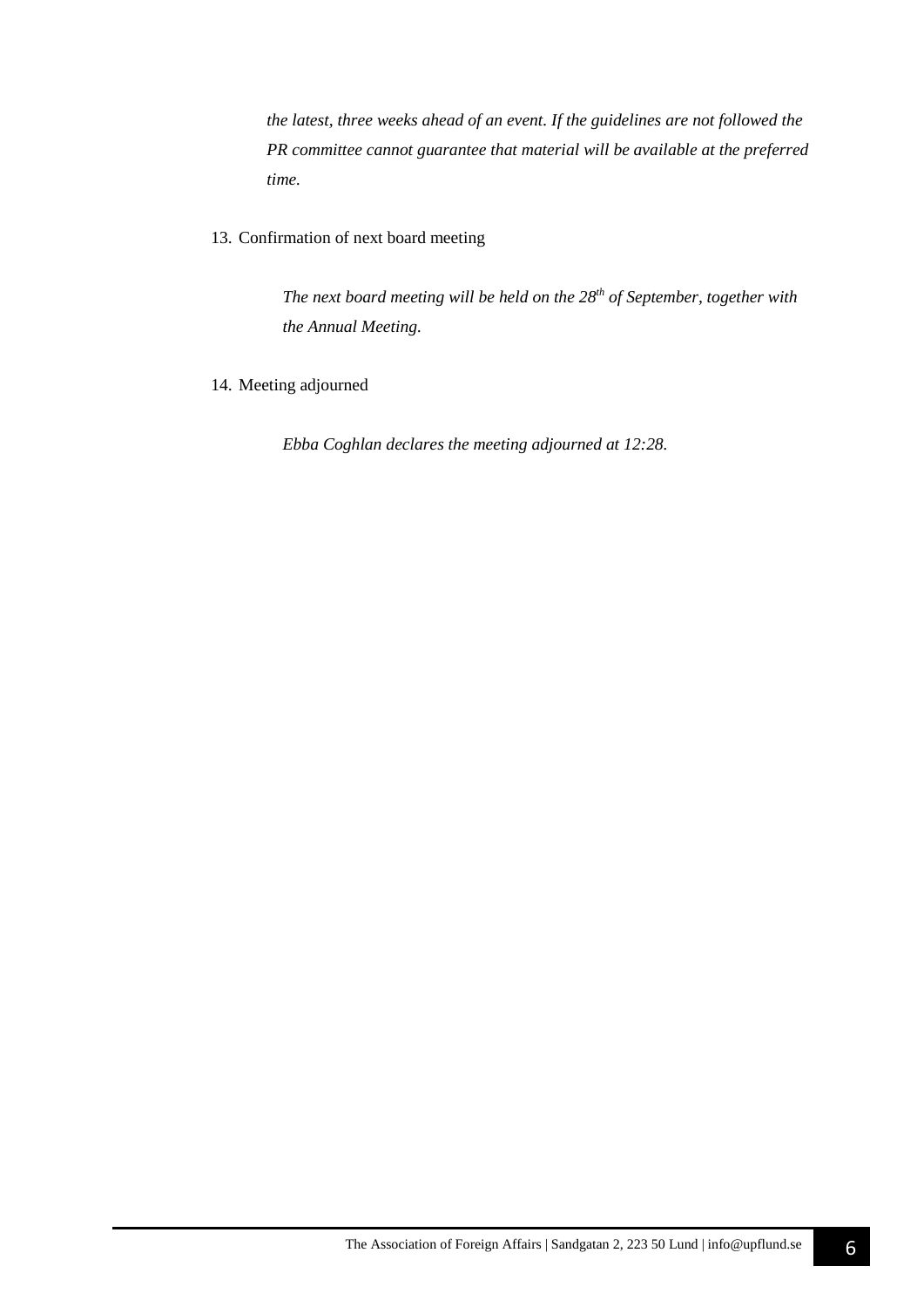Leon Klingborg, Secretary Ebba Coghlan, President

*\_\_\_\_\_\_\_\_\_\_\_\_\_\_\_\_\_\_\_\_\_\_\_\_\_ \_\_\_\_\_\_\_\_\_\_\_\_\_\_\_\_\_\_\_\_\_\_\_\_\_* 

\_\_\_\_\_\_\_\_\_\_\_\_\_\_\_\_\_\_\_\_\_\_\_\_\_ \_\_\_\_\_\_\_\_\_\_\_\_\_\_\_\_\_\_\_\_\_\_\_\_\_

Eleonora Hallberg, Attester Christopher Andersson, Attester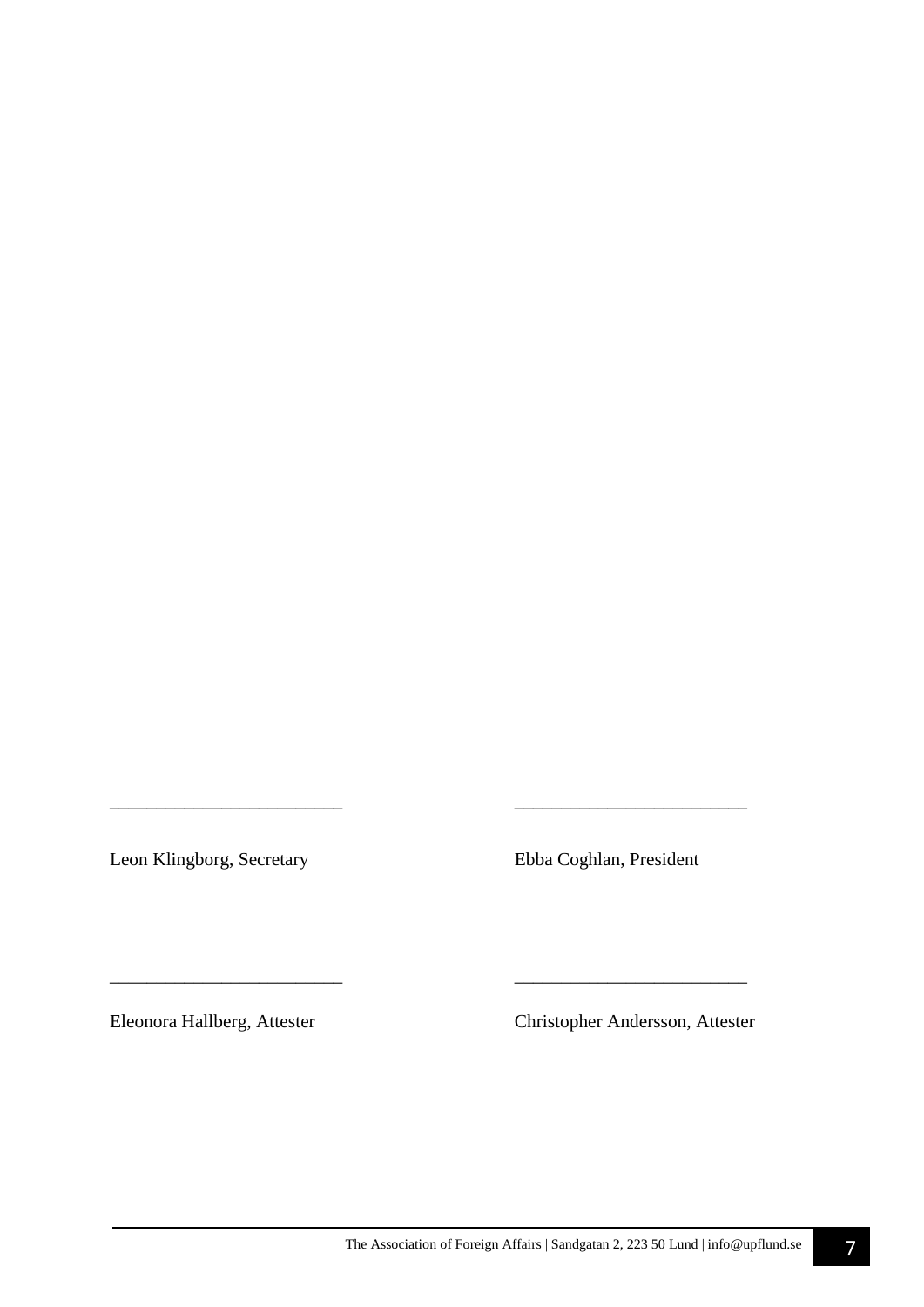# Attachment 1



### **Board Meeting**

2017-09-09, 10:00 Studentgården, Skanör The Board 17/18 Association of Foreign Affairs, Lund

- 1. Opening of the meeting
- 2. Election of chair of the meeting
- 3. Election of secretary of the meeting
- 4. Election of attesters and vote counters
- 5. Approval of the agenda
- 6. Presidium reporting
- 7. UFS reporting
- 8. Grants
- 9. Project Integration
- 10. Get Active
- 11. Motions
	- 1. Motion on UFS/SAIA

### Other points

### By-laws and policies

Confirmation of next board meeting

Meeting adjourned